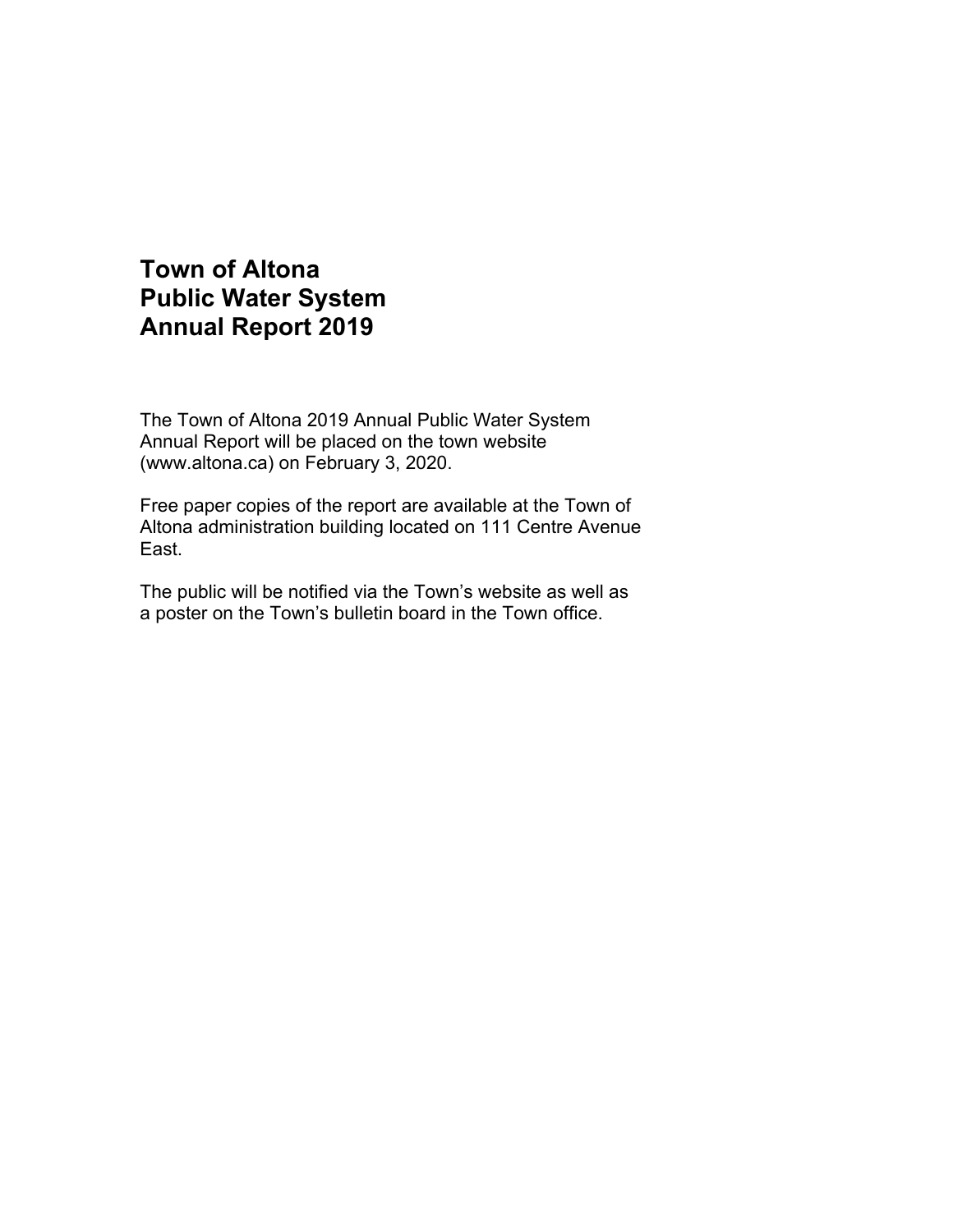## **Town of Altona Public Water System Annual Report 2019**

Name of the Public Water system: **Altona Public Water System** Name of the Legal Owner: **The Town of Altona** Phone: **204.324.6468**  Contact person: **Dan Gagné (CAO)**  Email: dan.gagne@altona.ca

**Supervisor**: **Clint Derksen**  Phone: **204.324.7467**  Email: clint.derksen@altona.ca **Senior Operator: Jack Enns** Phone: **204.324.7022**  Email: waterworks@altona.ca

**Report Prepared: January 31, 2020**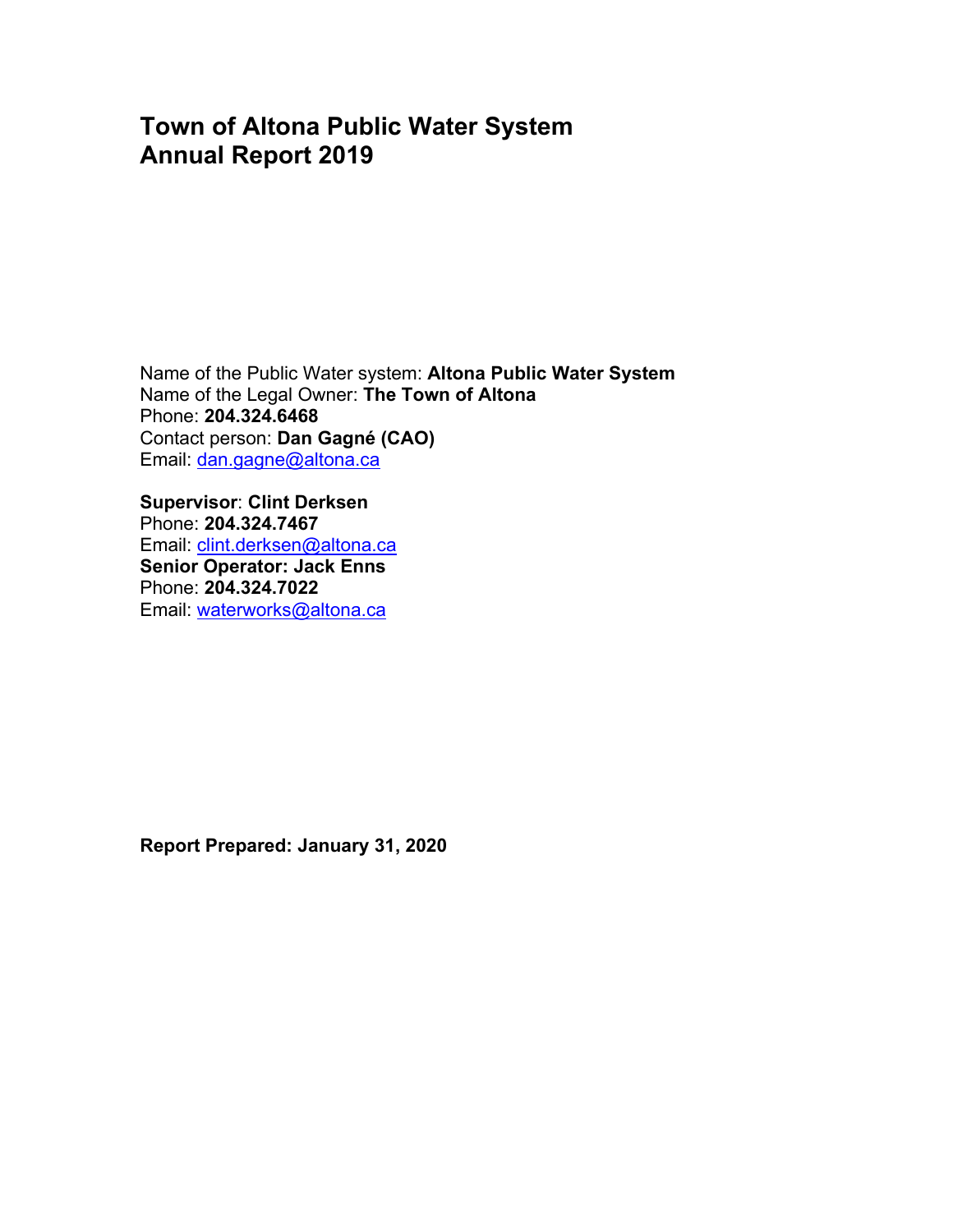### **The 2019 Annual Report for the Town of Altona summarizes the Water Utility's ability to distribute safe potable water and meet provincial regulations.**

#### *1. Description of the Water System:*

The Altona Water System provides potable water to a population of approximately 4,218 residents. Treated water supplied by the Pembina Valley Water Coop meets all objectives as stated in the Guidelines for Canadian Drinking Water Quality.

#### **1.1 Water Supply Source**

The Altona Water System receives treated water from Letellier which is 20 kilometres east of Altona. The Letellier plant draws water from the Red River and treats the water before distribution.

#### **1.2 Distribution System**

Treated water from the reservoirs is pumped throughout the Altona distribution system via four variable frequency driven 15 horsepower duty pumps and two 75 horsepower emergency pumps. The approximate 33 kilometers of piping is 99% looped and is comprised of 59% AC, 40% PVC, and 1% HDPE.

#### **1.3 Storage Reservoirs**

| Name: North End Reservoir | Capacity: 3 222 000 L |
|---------------------------|-----------------------|
| Name: South End Reservoir | Capacity: 1 453 000 L |

#### **1.4 Number of Connections, population served and types of users**

The Altona distribution system is comprised of 1,375 service connections. All connections are metered. Domestic use is the largest consumer with approximately 65% while commercial use is approximately 35%.

#### **1.5 Classification and Certification**

Operators are certified under Manitoba Conservation's *Water and Wastewater Facility Operators Regulation* under the *Environment Act*

 Clint Derksen- Supervisor Cert # 2014-081 - WD2, WWC2, WWT1 Matthew Aaron Schmidt  $ID # 0008410 - WD2$ , WWC2, WWT1 Jackson Enns-Foreman ID # 03223 - WD2, WWC2, WWT2

 *WT-Water Treatment WD-Water Distribution WWT-Waste Water Treatment WWC-Waste Water Collection CC-Conditional Certificate* 

### *2. Disinfection system in use*

The last step before distribution is the addition of 12% sodium hypochlorite to the water while entering the reservoirs. The dosage is flow-paced to maintain a minimum of 0.5 mg of free chlorine per litre before it enters the distribution system. There is a minimum of 0.1 mg of free chlorine per litre at all times in the distribution system.

#### **2.1 Equipment and monitoring requirements**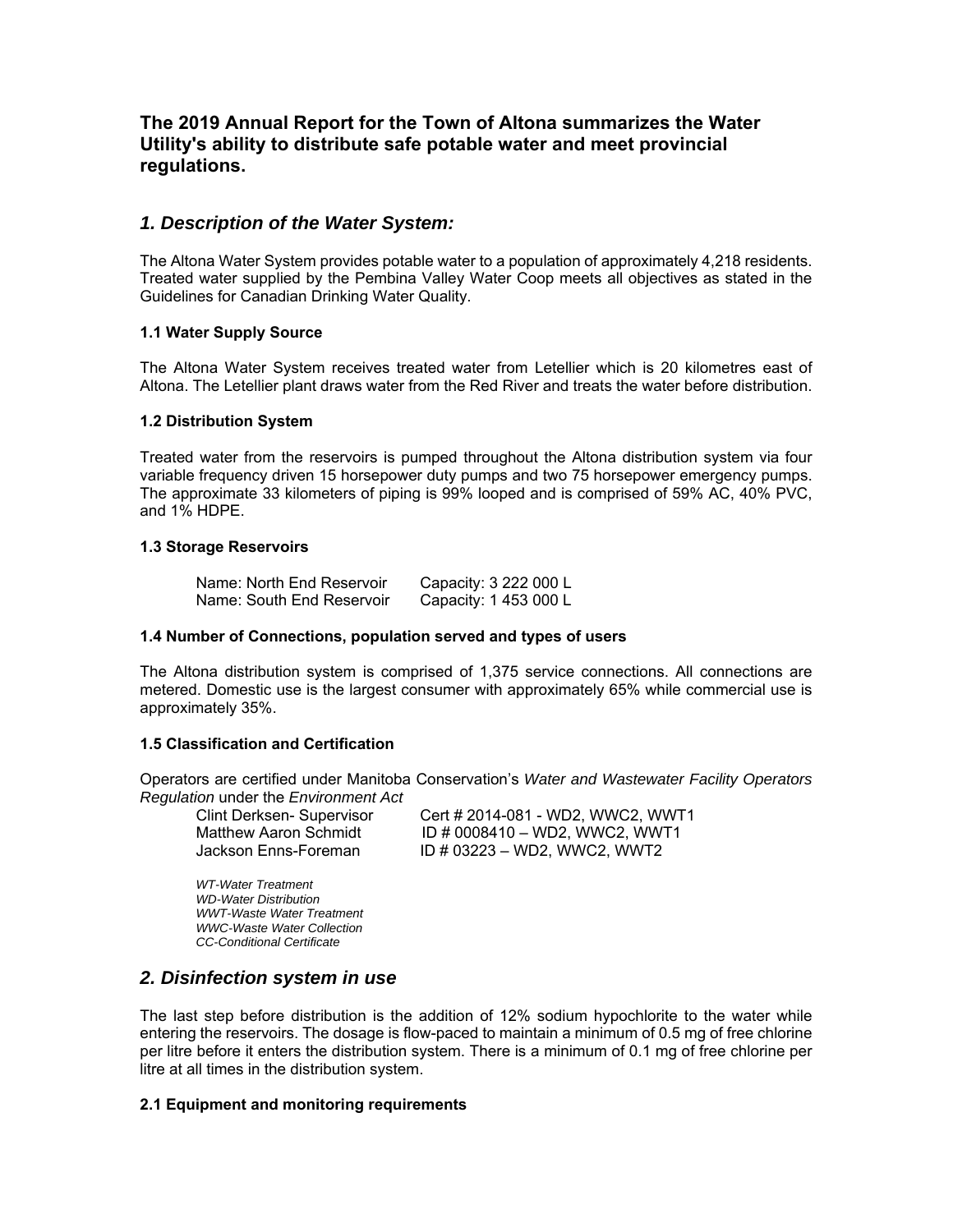As required, the Altona PWS ensures continuous disinfection is maintained by stocking all spare parts for chlorinators and a complete spare chlorinator is kept at the reservoirs.

Free Available and Total Chlorine residuals are monitored **daily** by staff and on-line chlorine analyzers at the reservoirs and bi-weekly throughout the distribution system. A *Hach* portable colorimeter test kit, which is calibrated annually, is used for the testing at the South reservoir. An Orbeca portable colorimeter test kit, which is also calibrated annually, is used for the testing at the North reservoir. All results are recorded on the appropriate monitoring forms. Bi-weekly samples are sent to ALS labs for testing. THM/HAA analysis were not performed in 2019. Monthly chlorination reports are sent to the Drinking Water Officer at the end of each month.

Tests performed bi-weekly:

-**Total Coliform:** a measurement of the total coli form present in bi-weekly samples submitted to ALS labs.

-**Escherichia coli**: a measurement of the Escheria coli present in bi-weekly samples submitted to ALS labs.

Quarterly samples, every other year, are also collected in the distribution system and sent to the lab for **THM** testing and **HAA** testing.

- **THM** is the abbreviation for Trihalomethane, which is a chlorination/disinfection byproduct.

- **HAA** is the abbreviation for Haleo Acetic Acid, which is a chlorination/disinfection byproduct.

#### **2.2 Overall performance**

For 2019, the Altona PWS met all daily and bi-weekly sampling requirements achieving a 100% efficiency rating. The following tables outline the requirements and performance of the PWS in the Town of Altona for 2019 as outlined in the Operating License (see attached 2019 Annual Compliance Audit)

| <b>Disinfection Monitoring and Reporting</b>                                              | Regulatory       | <b>PWS</b>  |
|-------------------------------------------------------------------------------------------|------------------|-------------|
|                                                                                           | Requirement      | Performance |
| A) Free Chlorine residual entering the distribution system<br>Section 21(1)a - MR 40/2007 | $\geq 0.5$ mg/L  | 100%        |
| B)Frequency of testing entering the distribution system<br>Section A - MR 40/2007         | Daily            | 100%        |
| C) Free Chlorine residual in the distribution system<br>Section 22a - MR 40/2007          | $\geq 0.1$ mg/L  | 100%        |
| D)Frequency of testing in the distribution system<br>Section A - MR 40/2007               | <b>Bi-Weekly</b> | 100%        |
| E)Report Submissions<br>Section 25(2) - MR 40/2007                                        | Monthly          | 100%        |
| The PWS has met all regulatory requirements for 2019 in this area.                        |                  |             |

| <b>Bacteriological Monitoring and Reporting</b> | Regulatory              | <b>PWS</b> |
|-------------------------------------------------|-------------------------|------------|
|                                                 | Requirement Performance |            |

| A) Number of samples of watering leaving the North End | 26 | 100% |
|--------------------------------------------------------|----|------|
| Reservoir                                              |    |      |
| Schedule $A - MR 40/2007$                              |    |      |
| B) Number of samples of watering leaving the South End | 26 | 100% |
| Reservoir                                              |    |      |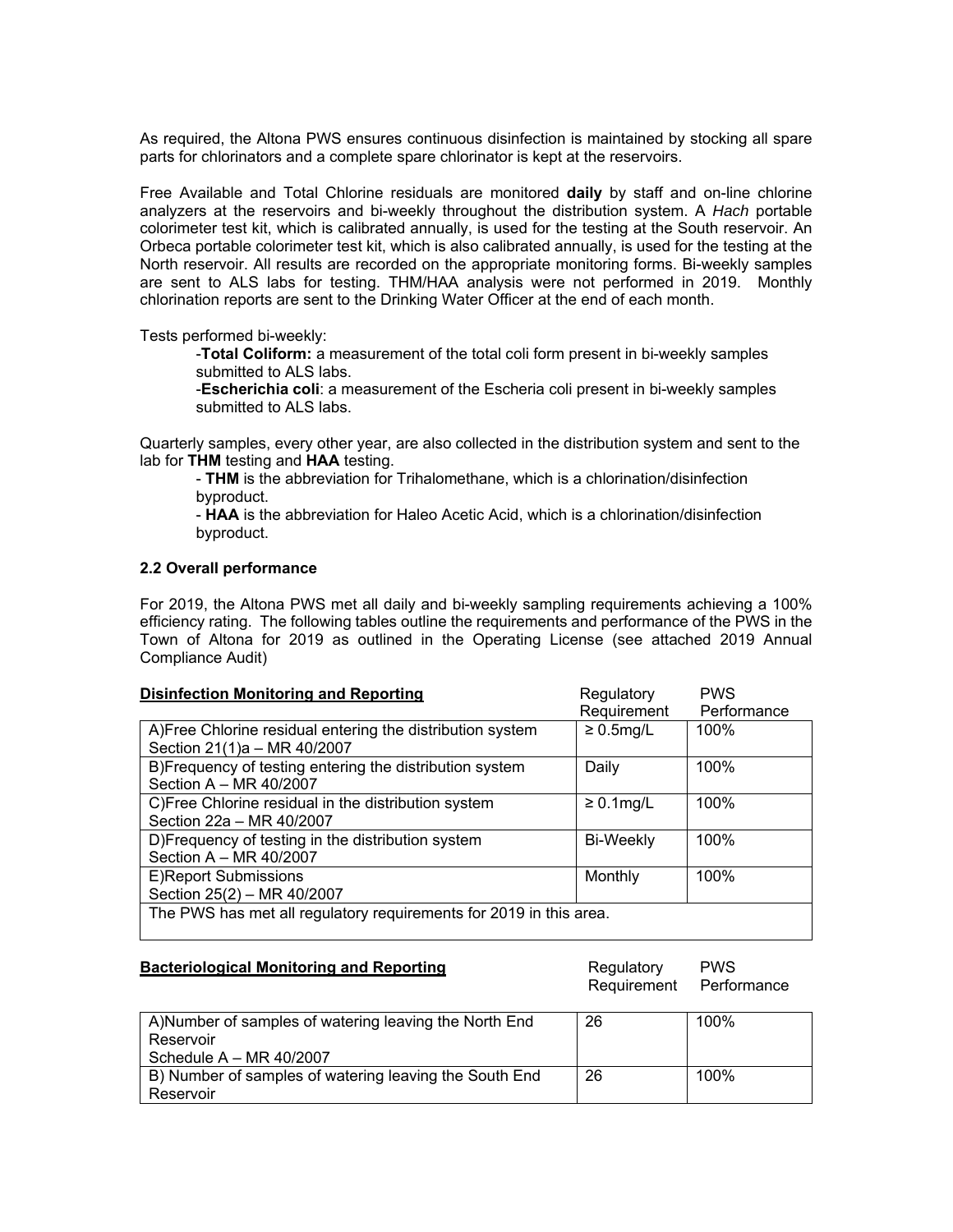| Schedule $A - MR 40/2007$                                                                  |           |      |
|--------------------------------------------------------------------------------------------|-----------|------|
| C)Number of distribution water samples                                                     | 26        | 100% |
| Schedule $A - MR 40/2007$                                                                  |           |      |
| D)Frequency of Testing                                                                     | Bi-weekly | 100% |
| Schedule $A - MR 40/2007$                                                                  |           |      |
| E)Total Coli form present in samples                                                       | 0 TC per  | 100% |
| Section 3(1)b - MR 40/2007                                                                 | $100ml*$  |      |
| F)E. Coli present in Samples                                                               | 0 EC per  | 100% |
| Section3(1)a - MR 41/2007                                                                  | 100ml     |      |
| The Public Water System has met all regulatory monitoring requirements for 2019, excluding |           |      |
| THM/HAA. The water system was deemed to be in compliance with all terms and conditions in  |           |      |

## **Disinfection By-products Monitoring and Reporting – THMs and HAAs**

THM and HAA requirements are unachievable for the Town of Altona at this time. The water is out of compliance when it arrives at our reservoirs.

#### **Engineering Assessment of Water System Infrastructure and Water Supply Source**

As specified by the operating license, The Altona PWS was required to initiate an Engineering Assessment of the Water System Infrastructure and Water Supply Source. JR Cousin Consultants has completed the Town of Altona Public Water System Assessment 2016 PWS 4.00, Two copies of the report were mailed to The Office of Drinking Water.

## *3. Water System incidents*

the Operating License.

In 2019 there were no major incidents.

## *4. Drinking water orders*

In 2019 there were no Safety orders issued for Altona Public Water System. (see attached 2019 Annual Compliance Audit)

## *5. Boil Water Advisories issued and actions taken*

In 2019 a precautionary boil water advisory was issued due to a large excavation needed to repair a wastewater main. The water main was not compromised in any way, other than depressurizing a small section using isolation valves. Extensive grab samples were tested in house and sent to ALS Laboratories before lifting the precautionary boil water advisory.

## *6. Operational Requirements*

The Town of Altona is continually in non-compliance with both THM and HAA requirements issued for the Altona Public Water System. The Town is working with Pembina Valley Water Corporation to remedy this in the future. 2020 will resume THM/HAA testing schedules.

## *7. Major Waterline Extensions 2019*

In 2019 there were no major waterline extensions.